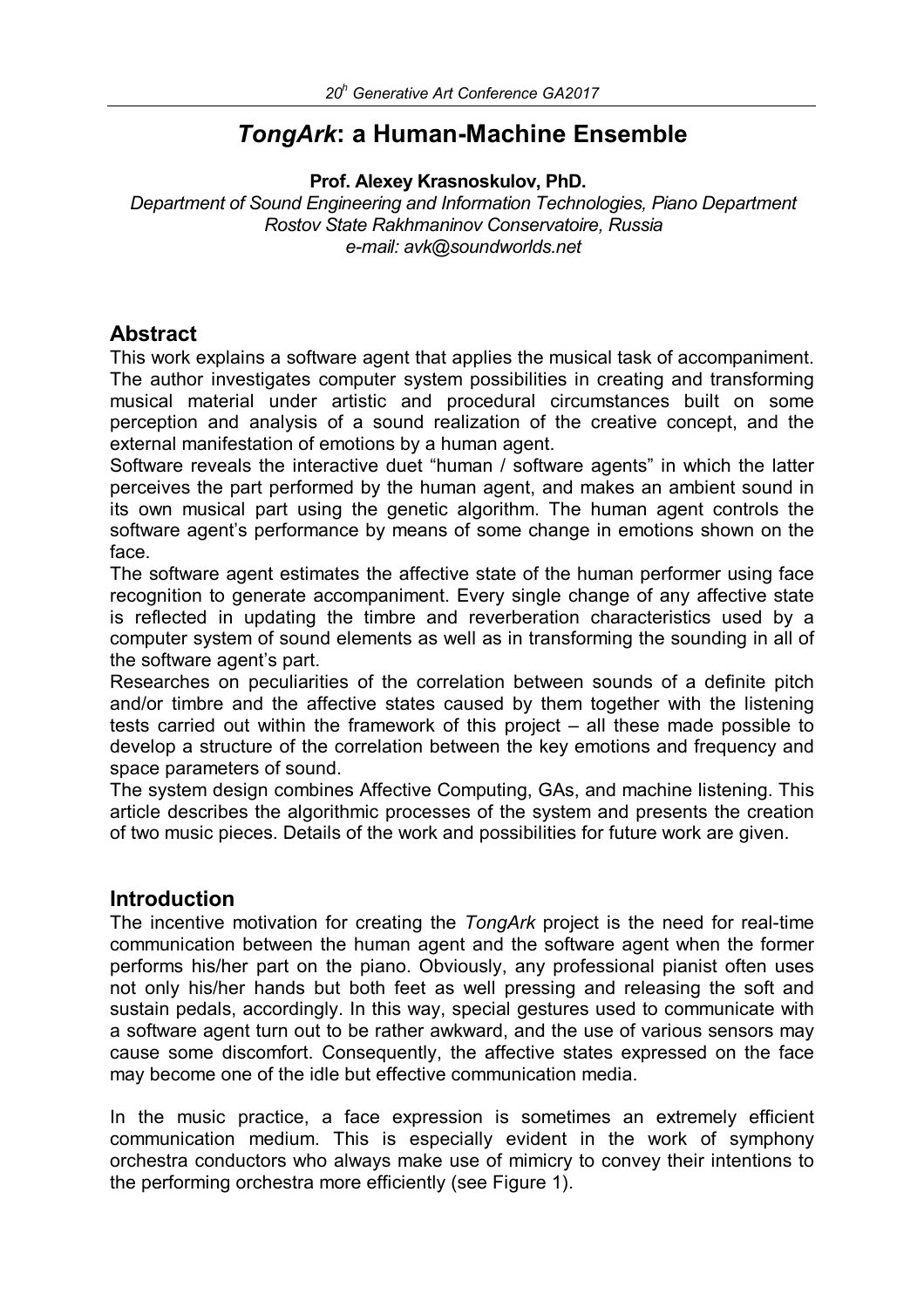

Happiness: 33.83614 Surprise: 31.34216 Sadness: 16.31085 Anger: 11.42576



Happiness: 79.60812 Surprise: 8.475149 Neutral: 4.814065 Anger: 3.797681



Anger: 47.07011 Surprise: 46.28304 Disgust: 2.401005 Fear: 1.618385



Anger: 44.04148 Neutral: 41.06308 Surprise: 10.36321 Disgust: 2.973584

*Figure 1. Conductors' emotions identified by Microsoft Emotion API (four most probable affective states in the list of eight, with the "weight" of each corresponding emotion)*

Certainly, in the performing art (by pianists, violinists, flautists, etc.) conveying intense emotions by face is more than an exception as this communication medium is optional, often excessive and even improper in the ensemble playing. Nevertheless, while correlating with the software agent this way of communication is likely to become an advantageous process of interaction.

Emotion recognition also makes a computational system manage the software agent's part during the creation of a musical composition (Winters, Hattwick and Wanderley 2013). Nowadays, face recognition is becoming increasingly prevalent as a controller because neural network algorithms and their software realizations are growing up rapidly and getting much faster and precise than ever before. By using face recognition (with Microsoft Cognitive Services (MCS) Emotion API) and the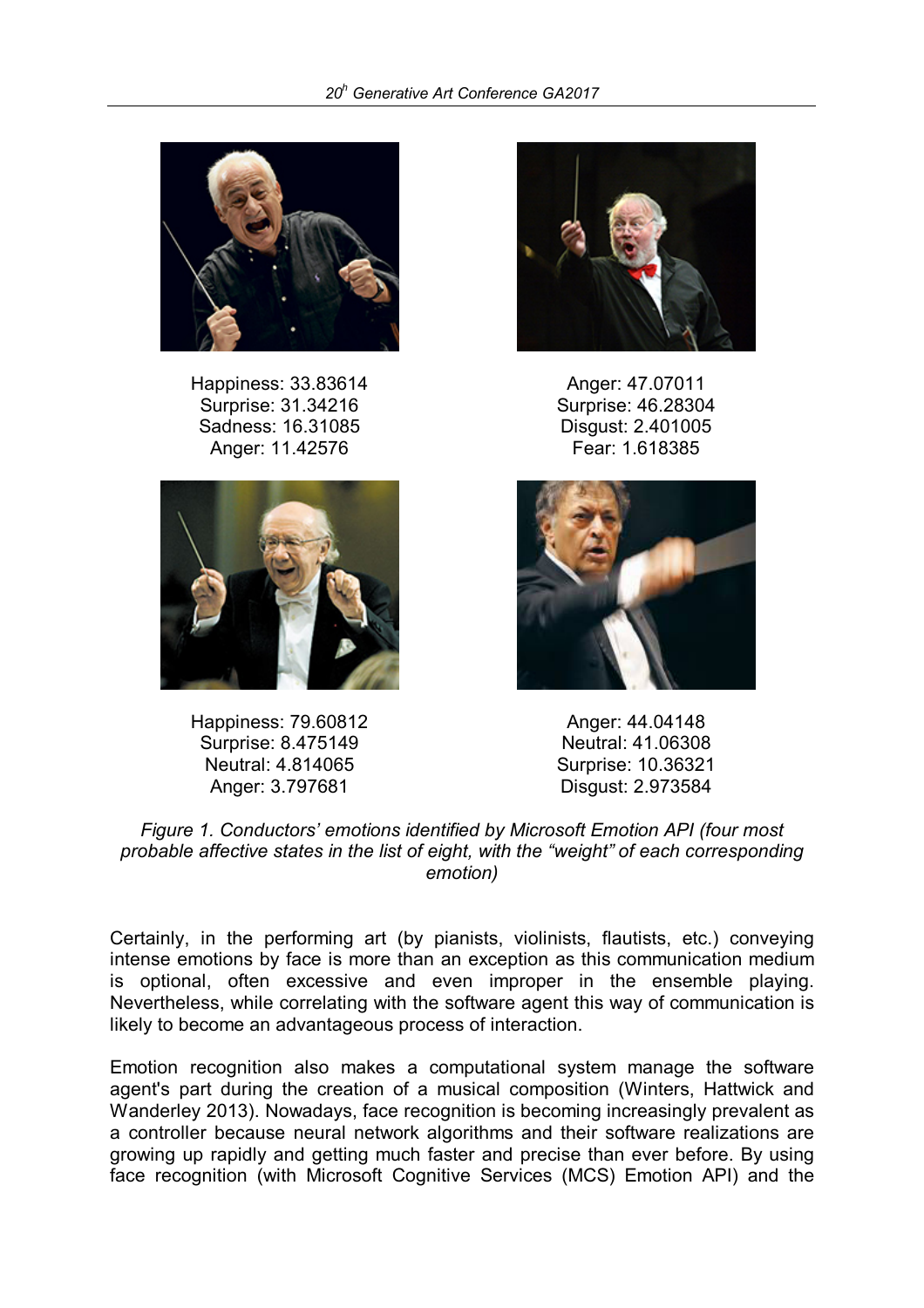genetic algorithm, the *TongArk* project explores a real-time composition where a human performance leads to the software agent's response.

#### **Preparatory Work**

The key feature of the *TongArk* generative process is emotion recognition that controls the frequency range of current timbres and the reverberation type in the software agent's part. The sound equalization is based on a correlation between emotion characteristics and the pitch and dynamics of the sound. According to some researches (Chau, Mo and Horner 2014, 2016; Chau, Wu and Horner 2014; Wu, Horner and Lee 2014), specific emotions are caused by sounds of some specific frequency and dynamic ranges. In our case, it is important that such correlation would also appear between emotions and complex sounds in the tempered twelvetone system. The above-mentioned researches state ten emotional categories (Happy, Sad, Heroic, Scary, Comic, Shy, Romantic, Mysterious, Angry, and Calm), but only three of them correlate with the Emotion API list of emotions (Happy – Happiness, Sad – Sadness, Angry – Anger). Therefore, a listening test has been developed to include the other five emotions from Emotion API (Contempt, Fear, Disgust, Surprise, and Neutral).

Twenty-two professional musicians, both teachers and students of the sound engineering faculty took part in the test. For this, piano sounds from the Native Instruments Akoustik Piano VST library were recorded in the range from C1 to C8. The test results gave a pitch range for the above-stated five emotions as shown in Figure 2.

| Emotion          | <b>Pitch Range</b> |
|------------------|--------------------|
| <b>Happiness</b> | $C5 - C7$          |
| <b>Sadness</b>   | $C1 - C8$          |
| Contempt         | $C1 - C6$          |
| Fear             | C1-B1, C7-B7       |
| <b>Disgust</b>   | $C4 - C6$          |
| Surprise         | $C5 - C8$          |
| Anger            | $C1 - C3$          |
| <b>Neutral</b>   | $C4 - C8$          |

*Figure 2. Pitch range of the Emotion API list of emotions*

Another example of the correlation between emotions and sounds are effects of the reverberation time on the emotional characteristics (Mo, Wu and Horner 2015). In order to correlate the reverberation characteristics with the Emotion API list of emotions, there was developed another listening test. In this test, there were 24 reverberation presets (using FMOD DSPs) with three different timbres. The same group of listeners chose the most appropriate reverb type for each emotion as shown in Figure 3.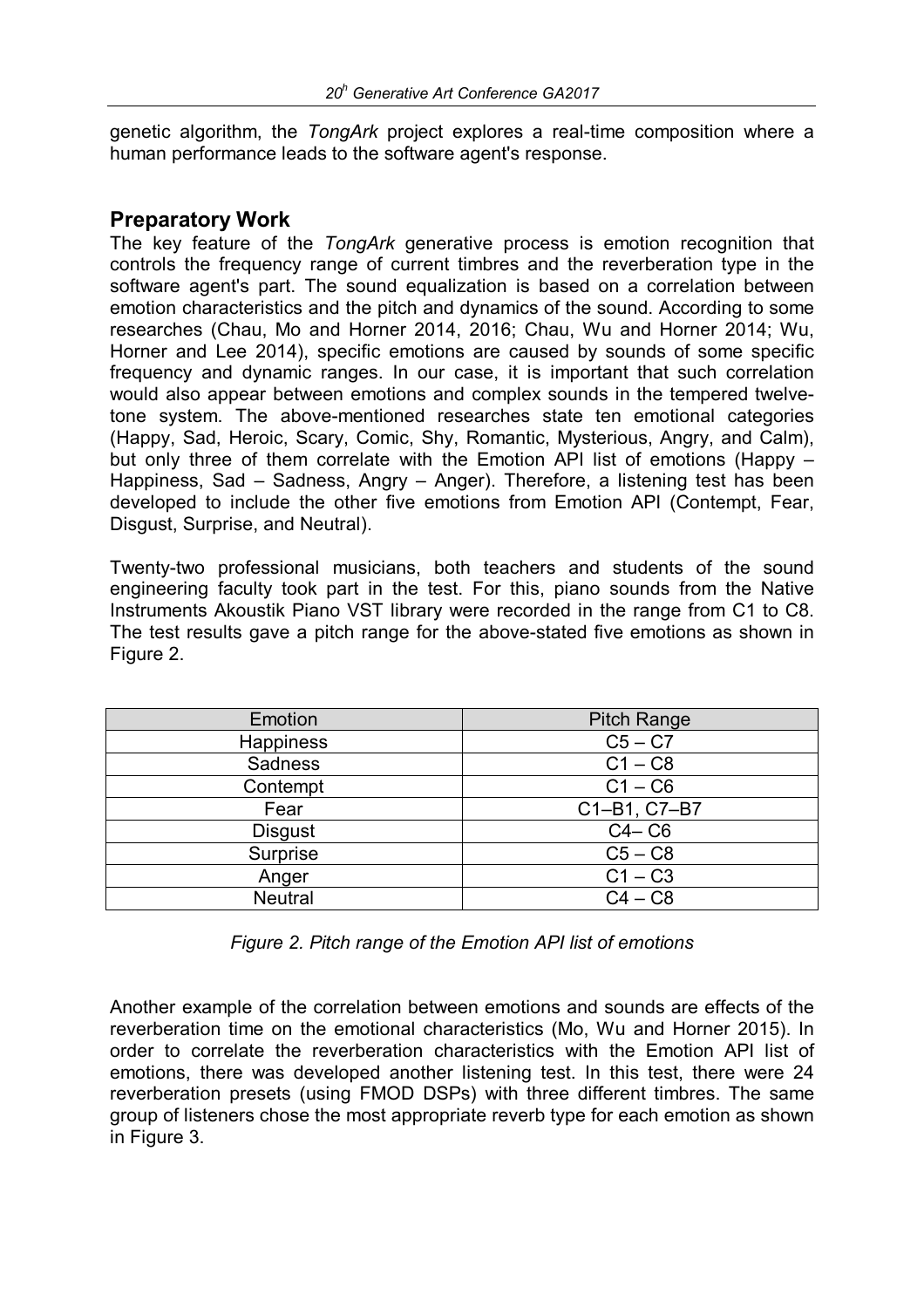#### *20<sup>h</sup> Generative Art Conference GA2017*

| Emotion          | <b>Reverberation Preset</b> |
|------------------|-----------------------------|
| <b>Happiness</b> | <b>AUDITORIUM</b>           |
| <b>Sadness</b>   | <b>CONCERT HALL</b>         |
| Contempt         | <b>HANGAR</b>               |
| Fear             | <b>QUARRY</b>               |
| <b>Disgust</b>   | <b>OFF</b>                  |
| Surprise         | <b>STONE CORRIDOR</b>       |
| Anger            | <b>UNDERWATER</b>           |
| Neutral          | <b>GENERIC</b>              |

| Figure 3. Correlation between the Emotion API list of emotions and FMOD sound |  |                                 |  |  |  |
|-------------------------------------------------------------------------------|--|---------------------------------|--|--|--|
|                                                                               |  | library's reverberation presets |  |  |  |

### **Implementation**

The implementation is in  $C#$  using the Exocortex.DSP library<sup>1</sup> for FFT and NAudio library<sup>2</sup> for sound input. A snapshot from a web-camera is taken at regular intervals and then passed to the MCS cloud using Emotion API. The human agent's audio output signal is transmitted directly to a PC and simultaneously recorded, both as a wave stream from the microphone and MIDI messages. The sound engine is written using FMOD sound library<sup>3</sup> while the generative algorithm mostly uses its DSP (lowpass and high-pass filters) together with reverberation presets. The same library is employed for the pre-prepared sound playback.

The human agent's sound is captured from the microphone, and after FFT its spectrum (bands amplitude values) becomes a fitness function of the genetic algorithm (Miranda and Biles 2007). Therefore, the software agent's performance is never the same as the human performance but it always tries to achieve and/or copy it. In addition, all sounds are considered to be "neutral" outside any emotional context.

In the FFT output there is an array of complex numbers, each of them containing an amplitude value for a definite spectral band. Out of this array there are selected some amplitude values of those frequencies which fit the sounds of an equally tempered scale. As a result, there is an array of 84 amplitudes from C1 (32.703 Hz) to B7 (3951.044 Hz) which becomes a fitness function of the genetic algorithm. The population consists of 1000 members, each of them representing a volume values array of every downloaded sound element (one value per sound element making 84 values in all). While launching the program all the arrays are initialized with zeroes. Subsequently, the population runs phases of the two-point crossover and mutation with the pre-determined probability of event. For instance, the 0.8 pre-determined parameter of the crossover means the crossover occurring among 80% members. The parameters of the crossover and mutation are defined independently at the initialization and may change during the performance. It is also possible to define a mutation step which determines how smoothly or suddenly the mutation occurs. The speed of approximation to the fitness function standard is determined by the frequency of the epoch alternation as well (in the present project, the optimal quantity turns out to be 5 to 50 epochs per second). However, since the fitness function gets renewed frequently the selection process continues until the human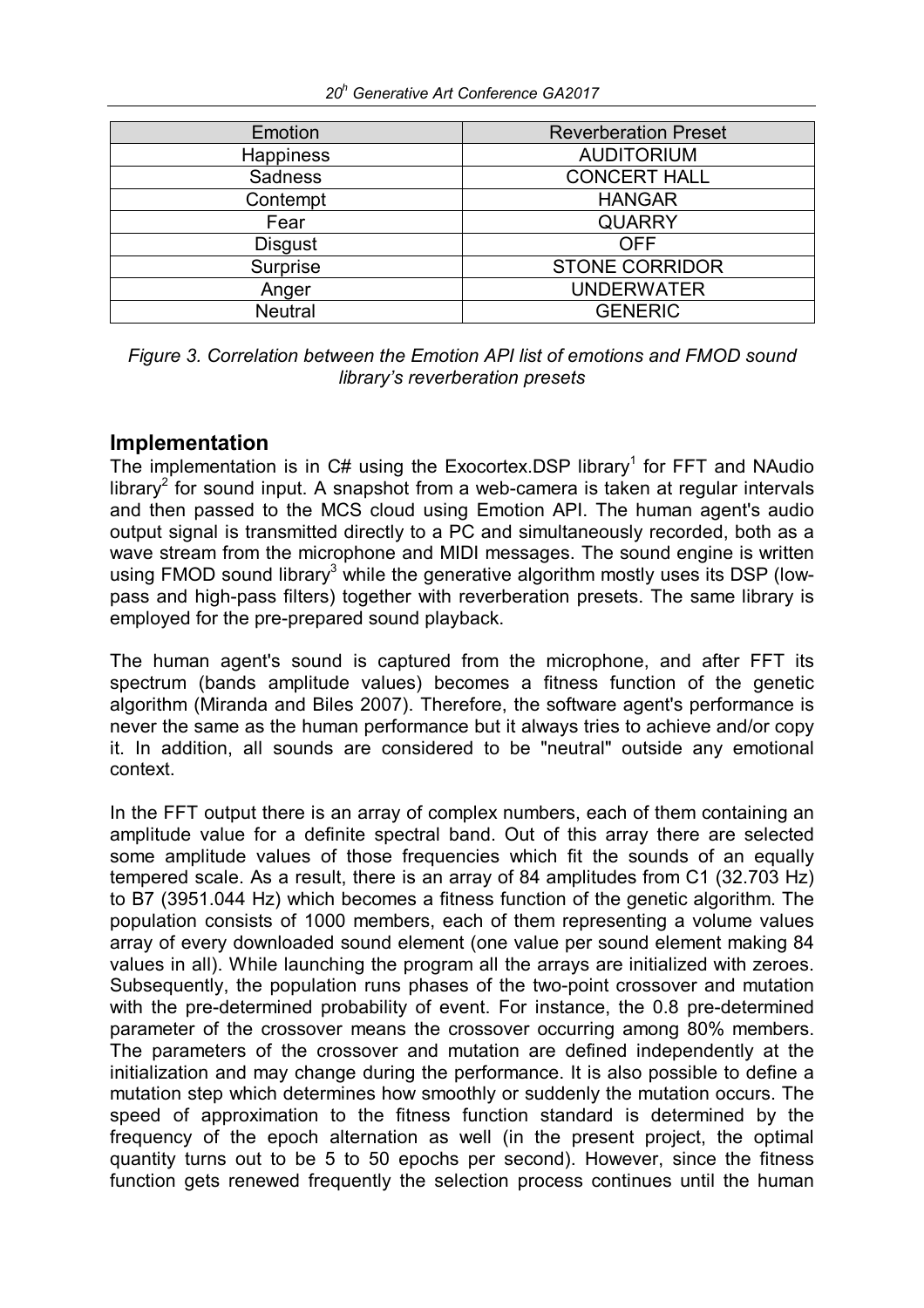agent's sounding breaks for a long time. If that is the case, the fitness function becomes an array of zero values. This makes the genetic algorithm create generations that would exactly fit the fitness function.

During the performance process, Emotion API returns the list of eight emotions (happiness, fear, disgust, etc.) with their "probabilities" or "weights" in every specific time interval (in the predetermined range of 1 second to 5 minutes). Therefore, when the human agent changes an emotion on his/her face and the software detects this, the list of emotions and their "weights" also change. Immediately, another group of sounds smoothly replaces the current group. At the same time, the software agent is making a real-time transformation of each sound using low-pass and high-pass filters, and the reverberation type changes globally in the software agent's part as shown in Figure 4.



*Figure 4. Scheme of the generative process*

## **Demonstration**

BigDukkaRiver<sup>4</sup> and Ngauruhoe<sup>5</sup> are examples of the system in action. For both compositions there were created four groups of sound samples. In the second composition, samples from one of the groups were "one-shot" samples (see Figure 5).



*Figure 5. Standard and "one-shot" samples*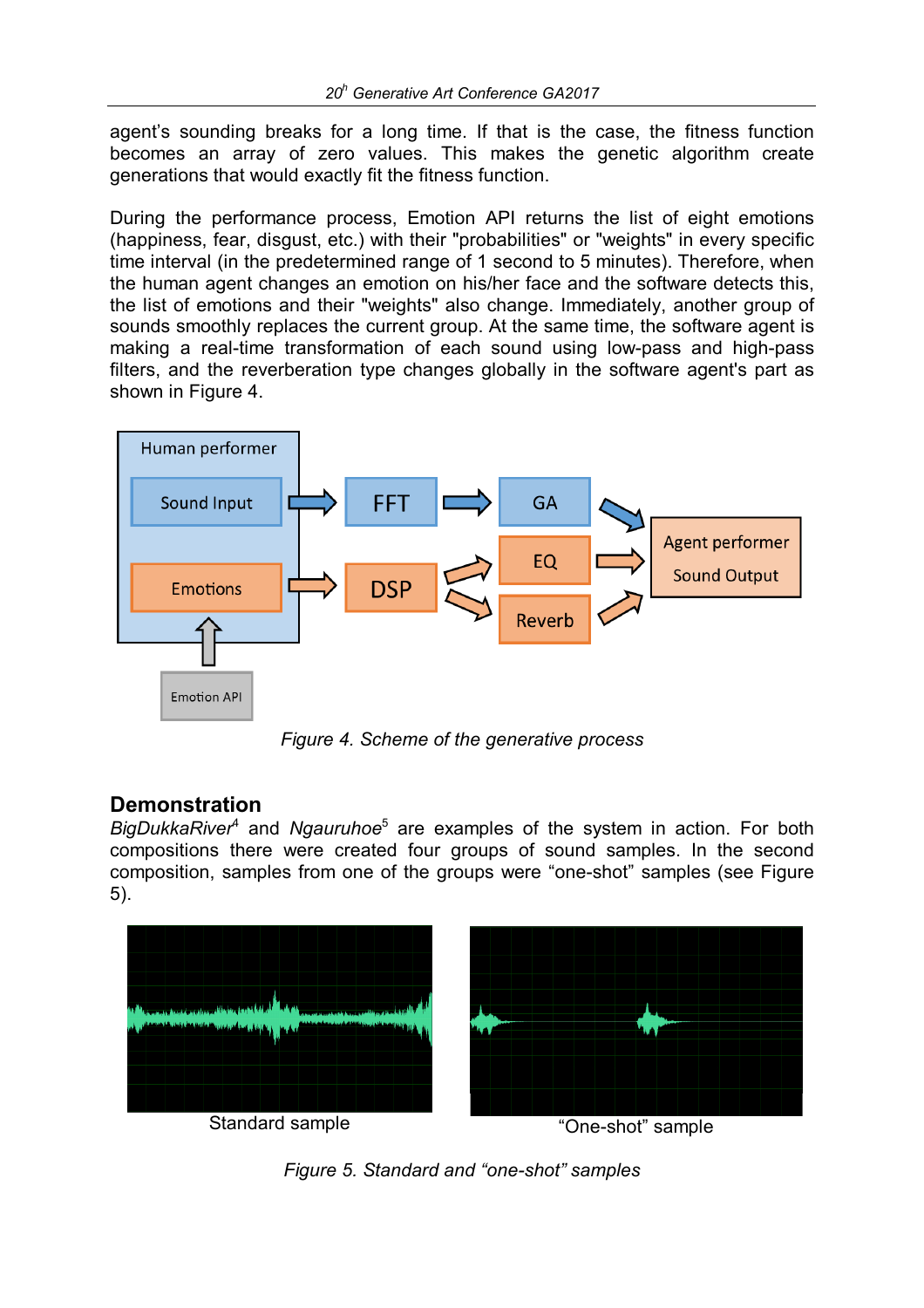All of the sound elements within one group are equal in their duration. In order to avoid the resulting monotony in the software agent's part, the sound elements are reproduced with some delay one from another (randomly from 50 ms to 1 sec). The application of such methods to one-shot samples in combination with changes in volume determined by the genetic algorithm often result in generating interesting rhythmic structures.

Each group contained 84 sounds of some particular timbre in the tempered twelvetone system (C1-B7). Sounds from different groups randomly filled the array of 84 sounds which was to be active at some predetermined time. The pre-prepared sounds were made using Camel Audio Alchemy and Steinberg HALionOne VSTs, the timbre of the piano was Native Instruments Akoustik Piano (Concert Grand D).

In the project, the human agent played the digital piano, and the sound stream was transformed in the array of amplitudes by the FFT function (the FFT window size is 4096 samples, the sample rate is 44100 Hz). This array became a fitness function of the genetic algorithm, and the result of each epoch controlled the volume of each sound in the software agent's part. The genetic algorithm implementation uses different parameters of the crossover and mutation as shown in Figure 6.

| Composition          | Epochs           | Cross-over | <b>Mutation</b> |  |
|----------------------|------------------|------------|-----------------|--|
|                      | (gty per second) | (0 to 1`   | (0 to 1)        |  |
| <b>BigDukkaRiver</b> |                  | 0.5        |                 |  |
| Ngauruhoe            |                  | u.u        |                 |  |

### *Figure 6. Genetic algorithm settings for the musical pieces*

For the reverberation type, only the emotion with the highest percentage of recognition is used. The "Neutral" emotion is ignored, keeping the previous settings active. In the final sound mix, the Great Hall reverberation was added to the human agent's part.

### **Future Work**

The development of *TongArk* is ongoing. Some future work may include such improvements as acoustic recording, live performance and creating a system for numerous performers (both human and software agents). Today, the main problem is Emotion API itself, at least until significant improvements in the Oxford project are made. The main issue is that emotion recognition is first quite unstable and, second, it gives a result with some evident latency. A low quality of recognition forces the human agent to tense facial muscles and even grimace occasionally. Emotion API defines many facial expressions as the Neutral emotion regardless the human agent's actual emotions at that point of time. This motivates to use or develop another neural network and train it to recognize different expressions of a particular performer more precisely and in detail.